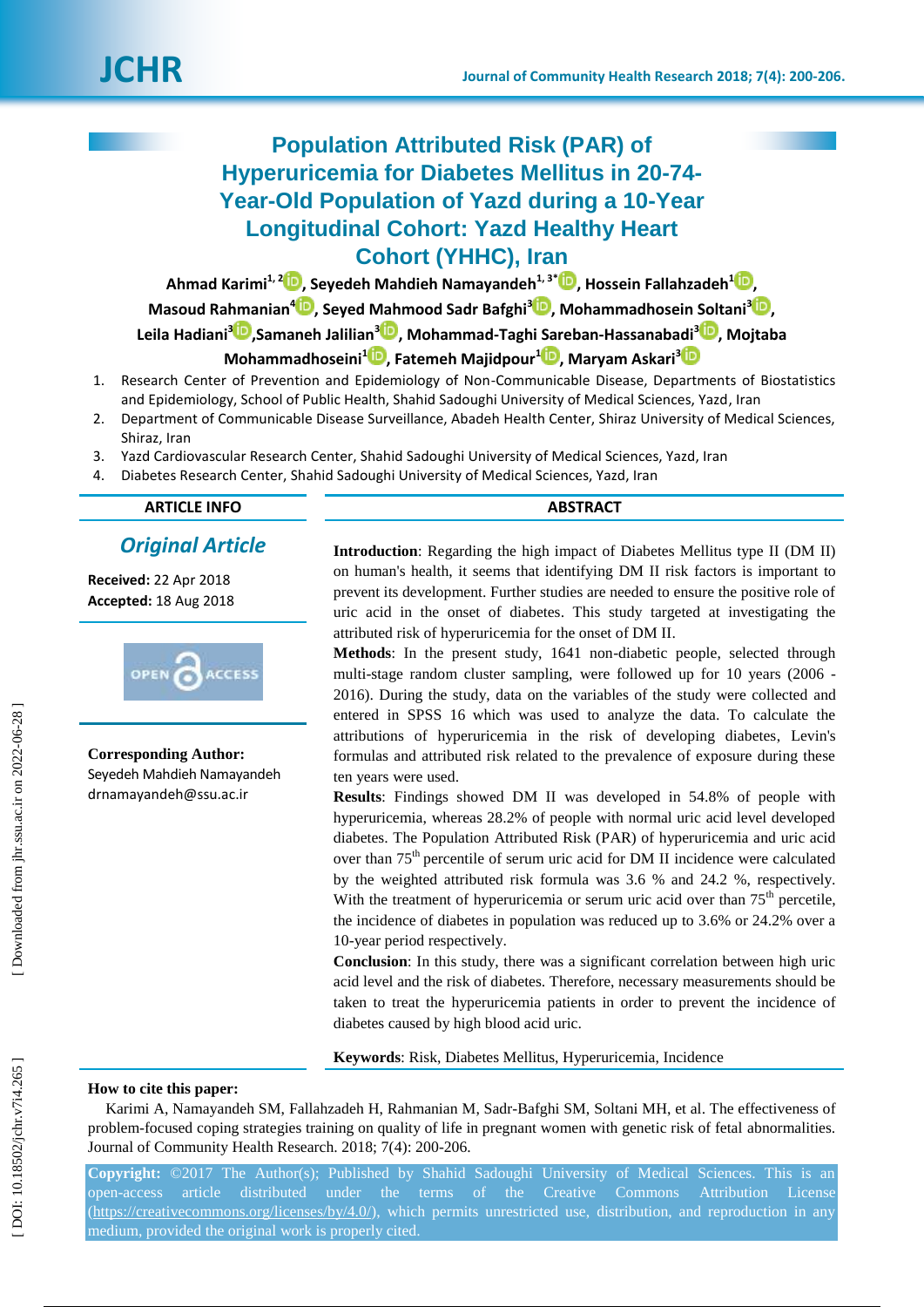### **Introduction**

Considering the high impact of Diabetes Mellitus type II (DM II) on human's health, recently it is one of the most important challenges of public health<sup>(1)</sup> Diabetes mellitus, as a global epidemic is a challenging issue throughout the world<sup>(1)</sup>. Regarding the high burden of diabetes, comprehensive identification of its risk factors is necessary for its prevention.

Uric Acid (UA) is the most important product of food purine metabolism and the purine produced in the human body. Naturally, two -thirds of urate is excreted through the urine, and the rest is excreted through the digestive system  $(2)$ .

The literature showed that hyperuricemia increases the risk of hypertension, cardiovascular diseases, as well as kidney diseases, and is considered as a risk factor for metabolic syndrome  $(3, 4)$ .

In people with type 2 diabetes, hyperuricemia was related to peripheral arterial diseases, high blood pressure, high blood cholesterol, high hemoglobin A1C, increased albuminuria, low glomerular filtration, and early onset or rapid progression of kidney disease caused by diabetes . Hyperuricemia was reported to caus e hypertrophy of glomeruli in a study  $(5-7)$ .

In obese people, insulin resistance status, blood lipid disorders, an increase in uric acid are common due to stimulation of proximal kidney tubules by insulin to retrieve urate  $(8-10)$ .

In a study carried out on 1449 diabetic patients with normal kidney functioning and without overt proteinuria for 5 years, the cumulative incidence of CKD was significantly greater in patients with hyperuricemia than in those without hyperuricemia  $(29.5 \text{ vs. } 11.4\%, P < 0.001)^{(11)}$ .

High concentration of u ric acid is one of the most important findings in people with risk factors for heart diseases. However, its empress in the development of diabetes is still not clear  $(13)$ .

Although high concentrations of uric acid are known due to diabetes, more studies are needed <sup>(12)</sup>.

In some studies, uric acid was cited as one of the causative factors of diabetes  $(13)$ , but in some other studies, this relationship was not confirmed  $(14)$ .

Since the increase of serum uric acid level is usually related to risk factors for diabetes, such as alcoholism and metabolic syndrome, it is not confirmed that uric acid is just a risk determinant for diabetes or an independent risk factor <sup>(15)</sup>.

This study aimed to determine the causality effect of hyperuricemia for DM II and also the attributed diabetes risk associated with hyperuricemia among the -74 -year -old population of Yazd.

# **Methods**

This Yazd Healthy Heart Cohort (YHHC) longitudinal study was carried out based on the research Yazd Healthy Heart Project (YHHP)<sup>(16)</sup>.

In this project , 2000 people were selected from the 20 -74 -year -old population through multi -stage random clustering sampling. The selected population was examined , and people with a history of diabetes or diagnosed diabetes in base phase of YHHP were excluded from the basic phase. Finally, information of 1641 participants was filed to conduct the study.

Then, the selected individuals were classified into five age groups of 20 -34, 35 -44, 45 -54, 55 -64, and 65 -74 years old. The study lasted 10 years from 2006 to 2016. During the study period, laboratory data including fasting blood glucose and blood urine were collected and recorded in the patients' profiles <sup>(17)</sup>.

In the first five years of the study, the participants were evaluated annually according to the studied factors, but in the second five years , these evaluations were just conducted in the eighth and the  $10<sup>th</sup>$  years of the study.

The diabetes was defined based on the American Diabetes Association benchmark; individuals with a history of taking anti -diabetes drugs or fasting blood glucose levels  $\geq 126$  mg/dl were considered diabetic, patients with glucose levels of 100 to 125 were classified as pre -diabetic( having impaired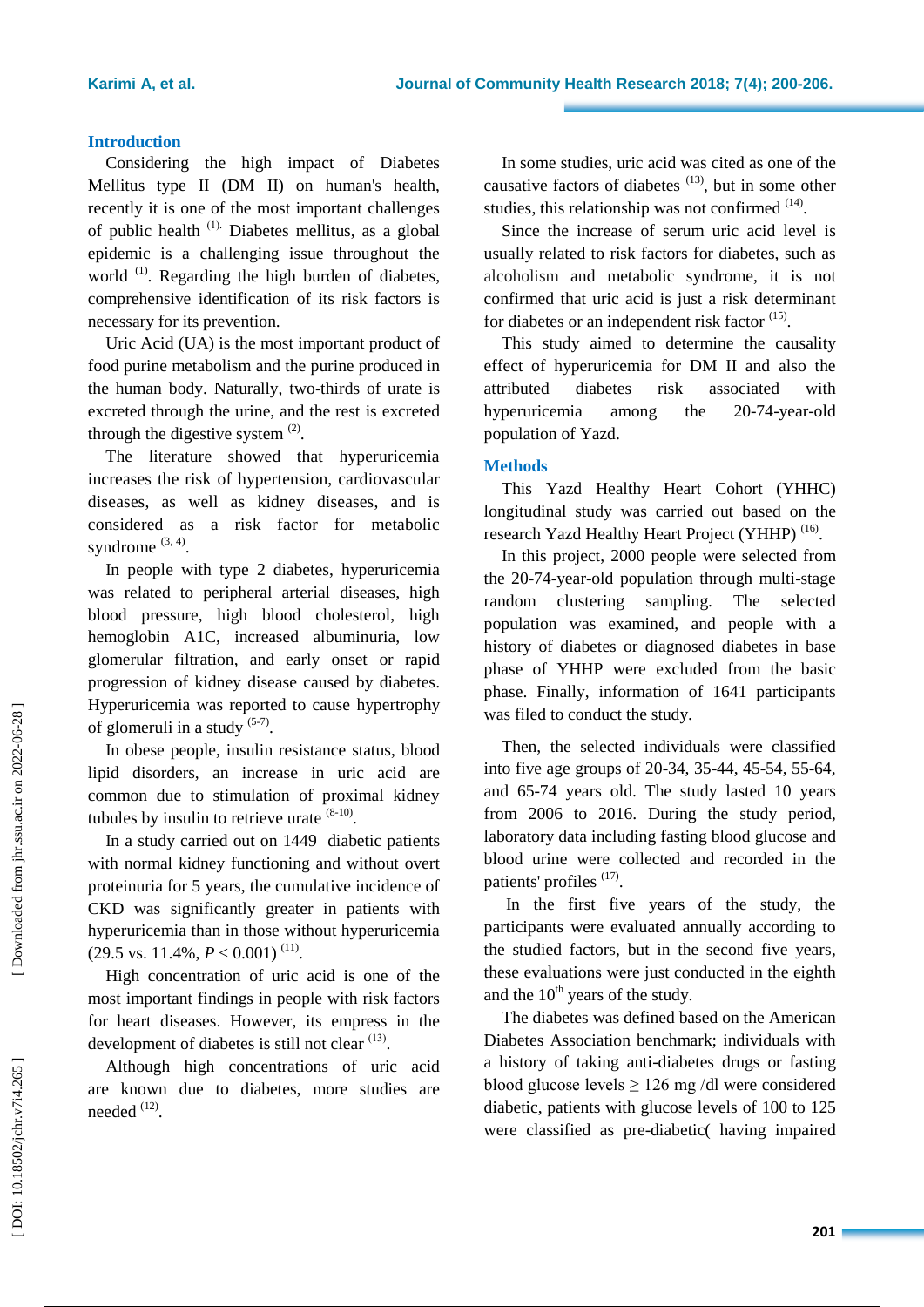glucose tolerance), and those with glucose levels of less than 100 were categorized as healthy  $(18)$ .

Patients who took medications in the last year of the study or had a fasting blood sugar level of 126 or higher were categorized as diabetic and entered the study.

Hyperuricemia was defined both on the basis of uric acid indices of greater than 7 mg /dl in males and greater than 6 mg / dl in females and according to the percentile of 75 (blood uric acid of higher than 5.7 mg / dl in males and higher than 4.5 mg / dl in females)  $(19)$ .

# **Ethical approval**

The present study was ethically approved by the Shahid Sadoughi University of Medical Sciences ethics committee (code of ethics: IR.SSU.SPH.REC.1396.37). Informed consents were obtained from participants at the initial and follow -up phase s .

#### **Statistical analysis method**

At the end of the study, the required data were extracted from the questionnaire archive according to the study variables . In order to analyze the data, Chi -square, independent t -test and logistic regression statistical models were used through the SPSS Version 16 . A level of 0.05 was considered significant . All variables with a significant correlation in the univariate analysis were included in the logistic regression model backward methods in order to eliminate their confounding effect.

Population Attributed Risk (PAR) is an estimate of a proportion of the total number of diabetic patients in a specific population that is caused by a particular factor such as hyperuricemia. Population attributed risk of a definite risk factor is influenced by its prevalence and relative risk, which was calculated in this study based on the

Levin formulas and the attributed population risk which was weighted by the exposure prevalence:

Levin formulae = $PAR = PF (RR-1) / [PF (RR-1)]$  $1+1$ ]<sup>(20)</sup>. In this formula, PF is the fraction of the population exposed to a risk factor.

**Table 1.** Population Attributed Risk

|             | Case               | <b>Control</b> | Total     |
|-------------|--------------------|----------------|-----------|
| Exposed     | a                  | h              | $a+b$     |
| Not Exposed | c                  | d              | $c+d$     |
| Total       | $a + c$            | b+d            | $a+b+c+d$ |
| PAN         | $[(b/(b+d)(OR-1)]$ |                |           |

 $PAR =$  $[((b/(b+d)(OR-1)+1)]$ 

PAR estimate weighted with the exposure prevalence =  $(ITP*PPS+IUP*PPW)$ - $(ITP*PPS+IUP*PPW)$ 

In this formula, ITP is Incidence of diabetes in the total population , PPS is the prevalence of population suffered from hyperuricemia , IUP is the incidence of diabetes in the unexposed population and PPW is the prevalence of population without hyperuricemia .

# **Results**

In this study, 1641 people were enrolled and followed up for 12226 person -years over a period of 10 years (Person -time is an estimate of the actual time at risk – in years, months, or days – that all participants contributed to a study) . During the study, 1076 lived people (65.56% of participants) completed the study till the end, 140 people died , and 425 (25.9%) participants refused to continue cooperation. Firstly, the variables of age, gender, BMI, waist, systolic and diastolic blood pressure, blood cholesterol and triglyceride levels, obesity, and uric acid levels were tested as the univariate analysis factor with the incidence of diabetes .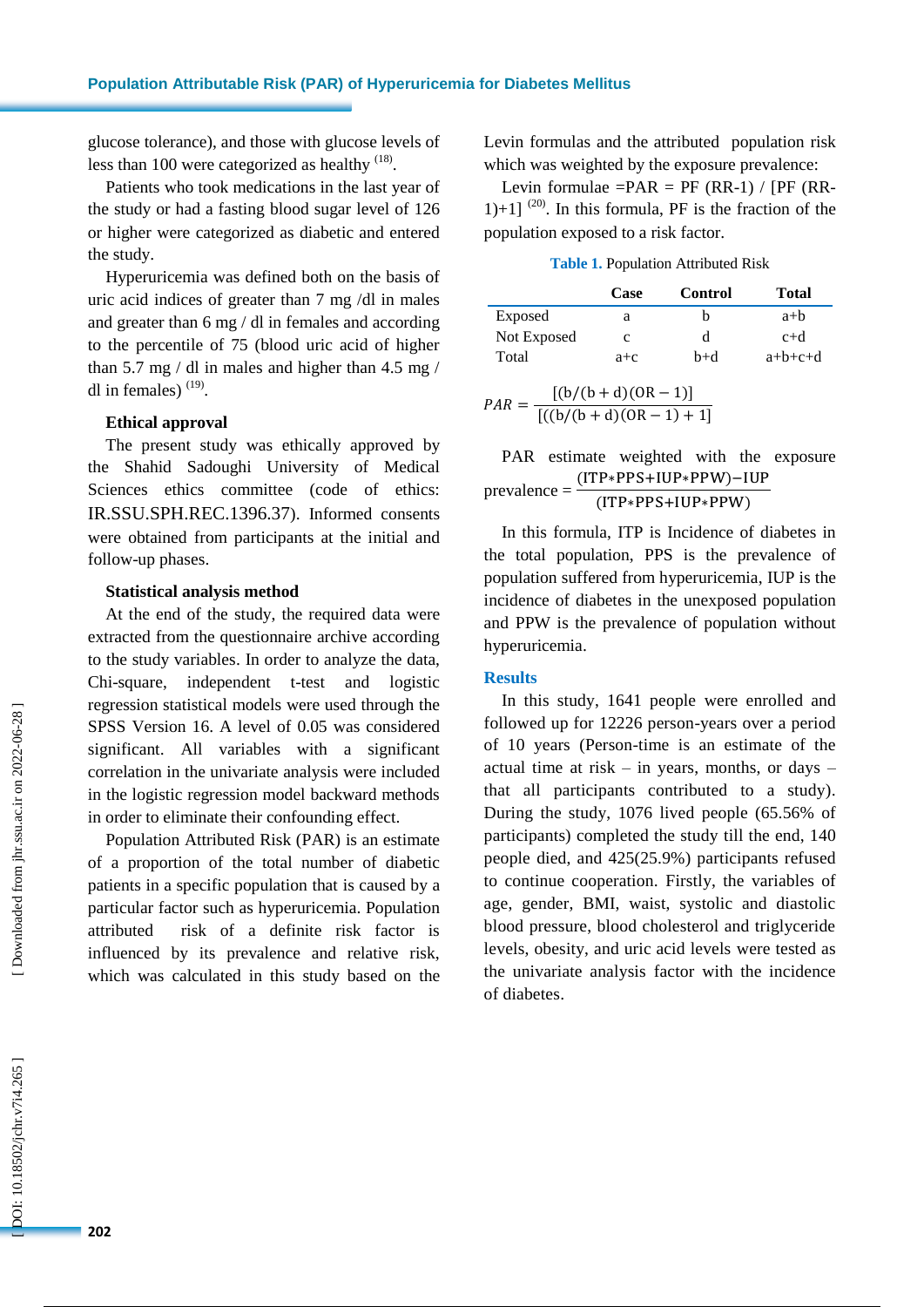| <b>Variables</b>      | <b>Diabetic</b> | Non-diabetic   | <b>P-value</b> |
|-----------------------|-----------------|----------------|----------------|
| Age (Begin the study) | $51.2 \pm 11$   | $43.7 \pm 14$  | < 0.0001       |
| <b>BMI</b>            | $28.3 \pm 5.8$  | $26 + 8.9$     | < 0.0001       |
| Waist                 | $98.6 \pm 10.5$ | $91.1 \pm 12$  | 0.001          |
| <b>SBP</b>            | $130 + 15$      | $124 + 14$     | < 0.0001       |
| <b>DBP</b>            | $83.5 + 9$      | $81.3 \pm 8.8$ | < 0.0001       |
| Cholesterol           | $204 + 41$      | $191.6 + 42$   | < 0.0001       |
| TG                    | $200 \pm 108$   | $159 + 97$     | < 0.0001       |
| Uric acid             | $4.9 \pm 1.2$   | $4.3 \pm 1.2$  | < 0.0001       |

**Table 2 .** Univariate analysis of demographic and cardiovascular risk factors of people with diabetes and healthy people

According to Table 2, all variables with a significant correlation in the univariate analysis were included in the logistic regression model backward methods in order to eliminate their confounding effect. After adjusting for

confounding factors ; the age, increased waist circumference, triglyceride values greater than 150 and uric acid more than the  $75<sup>th</sup>$  percentile were recognized as independent risk factors of diabetes.

| Variable         | В     | SЕ    | <b>RR</b> | 95%CI         | <b>P-value</b> |
|------------------|-------|-------|-----------|---------------|----------------|
| Age(At the base) | 0.039 | 0.007 | 1.018     | 1.02-1.05     | $\leq 0.0001$  |
| Uric acid        | 0.843 | 0.402 | 1.691     | $1.05 - 5.10$ | 0.036          |
| Waist            | 0.653 | 0.176 | 1.274     | 1.36-2.71     | < 0.0001       |
| -TG              | 0.751 | 0.178 | 1.883     | 1.49-3.00     | < 0.0001       |

**Table 3 .** Results of fitting the logistic regression model

At the beginning of the study, 91 (5.5%) patients had hyperuricemia, at the end of the study, 49 (54.8%) of patients with hyperuricemia were suffering from diabetes. However, the incidence of diabetes in individuals with normal uric acid was 28.2% (437 people). By calculating the hyperuricemia attributed risk in the incidence of diabetes based on the definition of hyperuricemia

(the uric acid threshold of greater than 7 mg for male s and 6 mg for female s), it was found that in the case of removing hyperuricemia, the occurrence of diabetes can be reduced by 3.6%. By treating hyperuricemia, the risk of developing diabetes in people with hyperuricemia decreased by 24.2% over ten years .

Table4. The AR and PAR based on incidence of diabetes in the study population according to two definition; HU and uric acid level of 75<sup>th</sup> and over

| <b>Indices</b>                               | HU    | UA $75th$ percentile for |
|----------------------------------------------|-------|--------------------------|
|                                              |       | <b>DM</b> risk           |
| Incidence of DM                              | 54.8% | 49%                      |
| Incidence of DM in normal range of uric acid | 28.2% | 22%                      |
| Relative Risk for DM incidence               | 1.94  | 1.68                     |
| <b>Attributed Risk</b>                       | 26.6% | 27%                      |
| Attributed Risk percent                      | 48.5% | 51%                      |
| PAR using weighted by HU prevalence          | 3.6%  | 22.5%                    |
| PAR using Levien Formula and RR              | 3.74% | 24.2%                    |
| PAR using Levien Formula and OR              | 8.28% | 36.2%                    |

DM: Diabetes Mellitus, HU: Hyper -Uricemia, UA: Uric Acid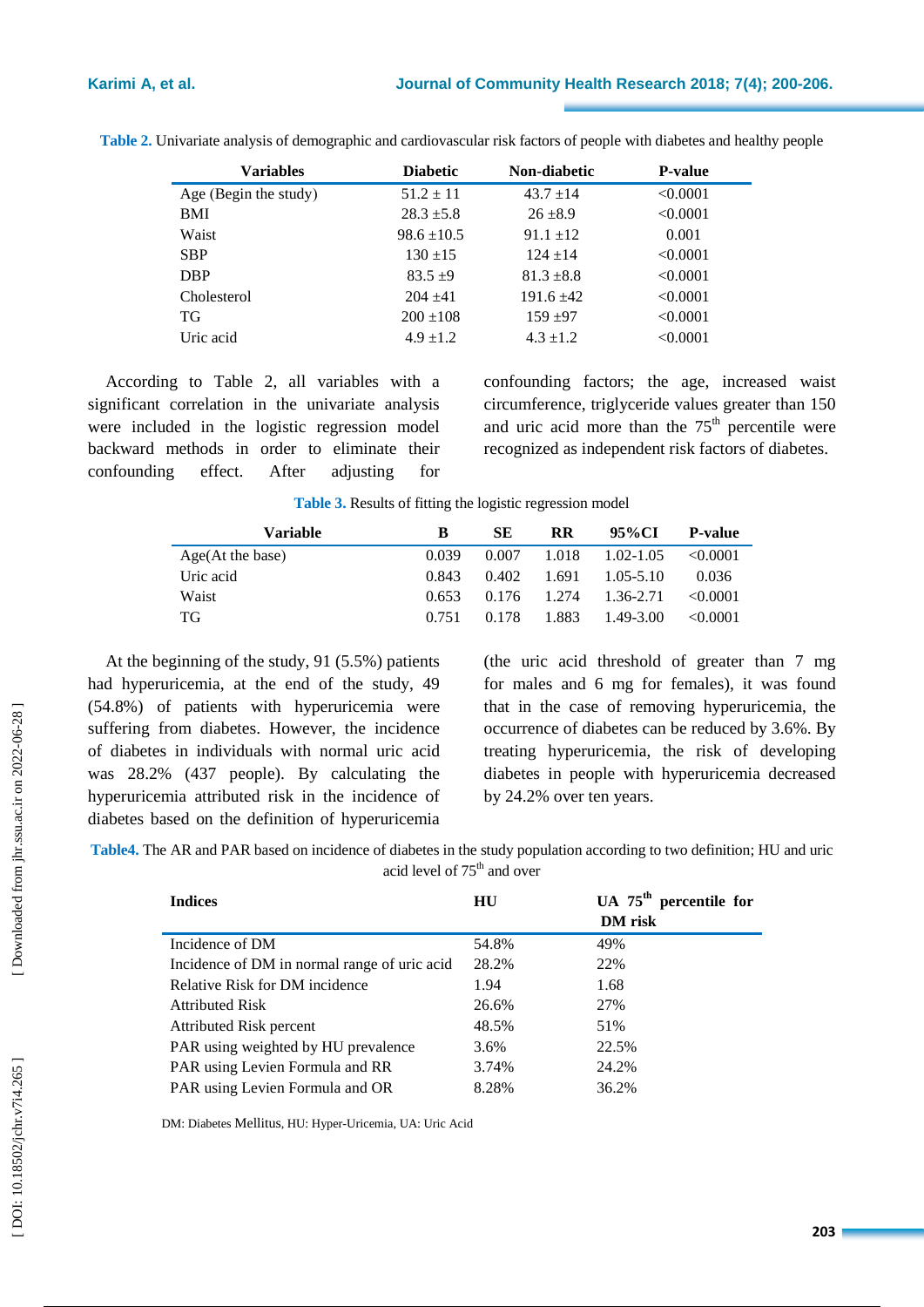Based on the definition of hyperuricemia as the uric acid level of more than  $75<sup>th</sup>$  percentile, the prevalence of hyperuricemia in the whole population was 23.8%. With elimination of hyperuricemia more than  $75<sup>th</sup>$  percentile, the occurrence of 24.2% of diabetes can be prevented over a period of 10 years. There was no significant difference in age and sex groups.

Therefore , the attributed risk according to the definition of hyperuricemia (threshold of 7 mg /dl for men and 6 mg /dl for women) was compared with hyperuricemia definition based on the  $75<sup>th</sup>$ percentile in both genders (threshold of 5.7 mg /dl in male s and 4.5 mg /dl in female s). Then, it was discovered that if the threshold of hyperuricemia changes from 6 mg /dl to 4.5 mg /dl in females and from 7 mg /dl to 5.7 mg /dl in males, the diabetes mellitus can be decreased by 24.2%, instead of 3.6%. (Table4)

The attributed risk of hyperuricemia in the incidence of DM II was 3.73% according to Levin formula. By replacing the odd s ratio with the relative risk in the Levin formula, the attributed risk was estimated a t 8.28%. The calculated PAR by the Levin formula using relative risk was much closer to the PAR calculated using the weighted incidence formula with the prevalence of exposure in the community.

# **Discussion**

Findings of the current research demonstrated that the incidence of diabetes is significantly correlated with the level of serum uric acid. In this study, 54.8% of people with hyperuricemia suffered from DM incidence, whereas this rate was 28.2% in participants with normal uric acid. Thus, by treating patients with hyperuricemia with definition of 7 mg /dl for men and 6 mg /dl for women , we can prevent diabetes incidence by 3.6% in the community. By treating hyperuricemia, the risk of developing diabetes in people with hyperuricemia decreased 26.6% over ten years.48.5% of DM incidence is due to HU.

We calculated AR PA percent and PAR in various methods and various hyperuricemia

definition s. As seen in this study we use two different hyperuricemia definitions and three methods of calculation of PAR.

According to previous studies, the increase in blood uric acid has been known as one of the consequences of insulin resistance and diabetes. However, other researches have reported that the increased amount of uric acid in the blood can be a causative factor for the spread of obesity  independent type 2 diabetes, dyslipidemia, and hypertension  $(21)$ .

In a study carried out by SudhindraRao et al. in India, the means of uric acid level in patients with diabetes and healthy participants were 3.84 mg /dl and 3.78 mg / d l, respectively and no significant difference was observed between these two groups  $(22)$ . However, we found a significant relationship between blood uric acid and diabetes risk in the present study; the probability of diabetes increased with the rise in uric acid levels (OR=1.26, 95% CI= 1.1-1.4).

Furthermore, Safi et al. evaluated 100 diabetic persons and 100 healthy individuals. The means of uric acid measured in individuals with diabetes and healthy individuals were 6.07 mg /dl and 5.01 mg /dl, respectively. This indicated that serum uric acid levels were much more in diabetic people than healthy individuals  $(23)$ . In the current study, the relationship between blood uric acid and diabetes was also significant (uric acid level  $4.9+1.2$  vs.  $4.3+1.2$ ).

In a meta -analysis, Oinlv et al. investigated eight cohort papers and concluded that high quantity of serum uric acid is germane to an increase in the risk of type 2 diabetes so that with 1 mg /dl increase in serum uric acid levels, the risk of type 2 diabetes increases by 6%. This finding is in the same line with the present study (15) .

E. Krishnan et al. studied the diabetes risk associated with hyperuricemia in American peoples with gout. In this study, it has been proven that increased uric acid levels significantly increase the risk of diabetes after justifying confounding factors (hazard ratio: 1.19 95% CI :  $1.01 - 1.41$  $-1.41$ ) <sup>(24)</sup>. In the present study, the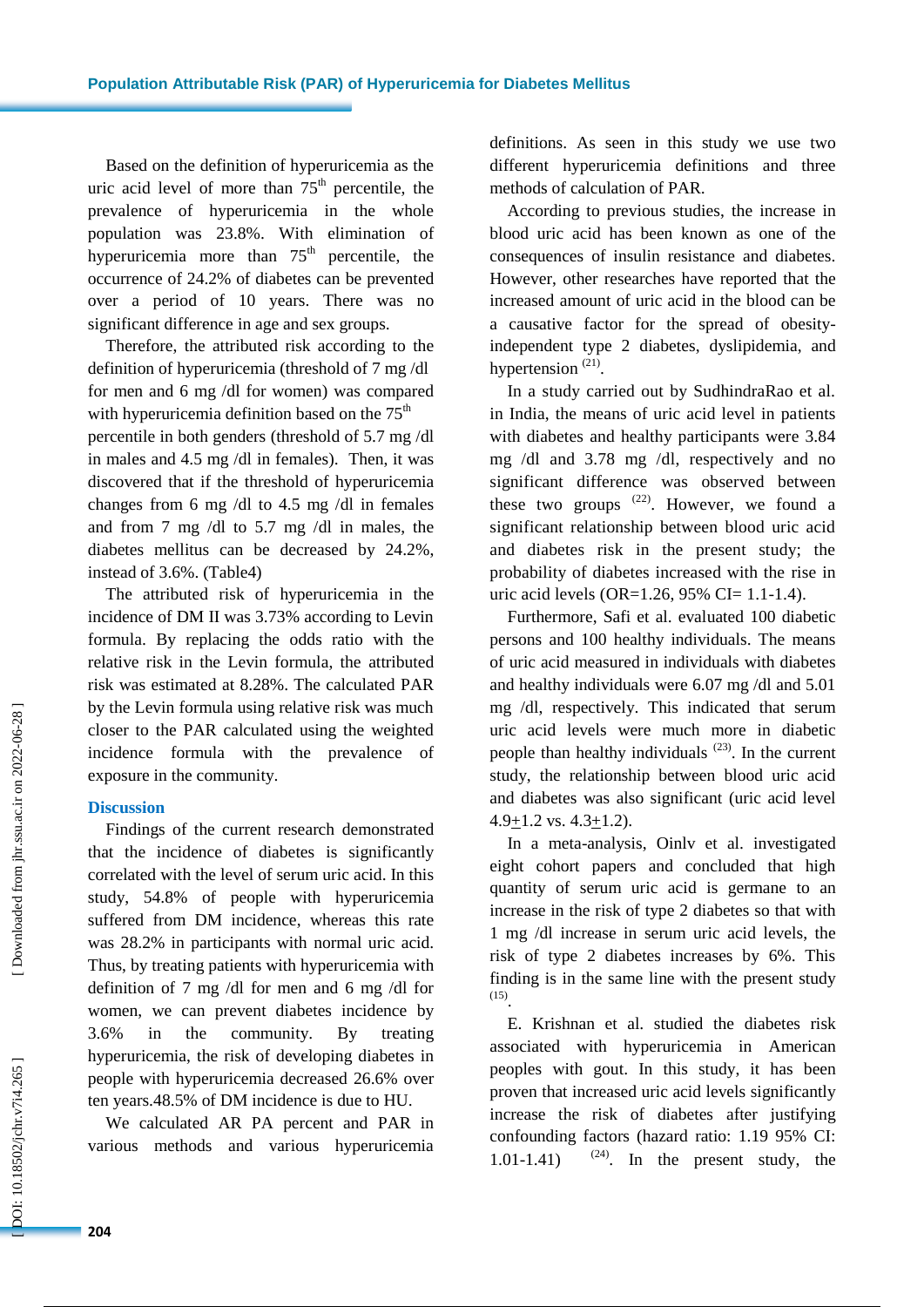relationship between hyperuricemia and diabetes was also significant (OR: 1.26 95% CI: 1.1 -1.4).

Another meta -analysis conducted on cohort studies revealed that hyperuricemia increases the chance of getting diabetes; with 1 mg /dl increase in serum uric acid levels, the risk of type 2 diabetes has increased by 17%. These results also confirm the findings of our study  $(12)$ .

Mirzapur et al. reported an inverse relationship between the serum uric acid and the fasting blood glucose levels in diabetic patients. However, in the present study, we found a significant association between serum uric acid and diabetes (25) . It was further observed that treating high uric acid in patients with hyperuricemia ; diabetes can be prevented up to 3.6%.

Limitation: Among the problems and weaknesses of the current study , the irregular visits and lack of cooperation of some participants can be mentioned. In this case, we tried to minimize the lost data by making phone calls and inviting people to continue their cooperation.

#### **Conclusion**

In this study, we observed a significant relationship between the level of blood uric acid and the risk of DM II. Consequently, necessary measurements should be taken to treat hyperuricemia in order to prevent the development of diabetes caused by high levels of uric acid. Considering the fact that Iran has encountered significant epidemic of diabetes, similar studies should be undertaken regarding the attributed diabetes risk associated with other risk factors.

#### **Acknowledgments**

We are sincerely thankful for the full cooperation of Yazd Heart Research Center personnel, headed by Ms. Reyhani, R . Atashko, S . Lesan , and R . Abedini .

# **Conflict of Interest**

The authors declare that they have no conflicts of interest.

### **References**

- 1. Papatheodorou K, Banach M, Edmonds M, et al. Complications of diabetes. Journal of Diabetes Research. 2015; 2015(Article ID 189525): 1 -5.
- 2. Chaudhary K, Malhotra K, Sowers J, et al. Uric Acid -key ingredient in the recipe for cardiorenal metabolic syndrome. Cardiorenal Medicine. 2013; 3(3): 208 -220.
- 3. DeBoer MD, Dong L, Gurka MJ. Racial/ethnic and sex differences in the relationship between uric acid and metabolic syndrome in adolescents: an analysis of National Health and Nutrition Survey 1999-2006. Metabolism-Clinical and Experimental. 2012; 61(4): 554 -561.
- 4. Krzystek -Korpacka M, Patryn E, Kustrzeba -Wojcicka I, et al. Gender -specific association of serum uric acid with metabolic syndrome and its components in juvenile obesity. Clinical Chemistry and Laboratory Medicine. 2011; 49(1): 129 -136.
- 5. Tseng CH. Independent association of uric acid levels with peripheral arterial disease in Taiwanese patients with Type 2 diabetes. Diabetic Medicine. 2004; 21(7): 724 -729.
- 6. Wun Y, Chan C, Lui C. Hyperuricaemia in Type 2 diabetes mellitus. Diabetes, Nutrition & Metabolism. 1999; 12(4): 286 -291.
- 7. Nakagawa T, Mazzali M, Kang D -H, et al. Hyperuricemia causes glomerular hypertrophy in the rat. American Journal of Nephrology. 2003; 23(1): 2 -7.
- 8. Muscelli E, Natali A, Bianchi S, et al. Effect of insulin on renal sodium and uric acid handling in essential hypertension. American Journal of Hypertension. 1996; 9(8): 746 -752.
- 9. Nasri H. Commentary on: Is uric acid an indicator of metabolic syndrome in the first -degree relatives of patients with type 2 diabetes?. Journal of Research in Medical Sciences. 2013; 18(3): 267 -268.
- 10. Nasri H, Ardalan M-R, Rafieian-Kopaei M. On the occasion of world hypertension day 2014: A nephrology point of view. Journal of Research in Medical Sciences: The Official Journal of Isfahan University of Medical Sciences. 2014; 19(9): 911 -912.